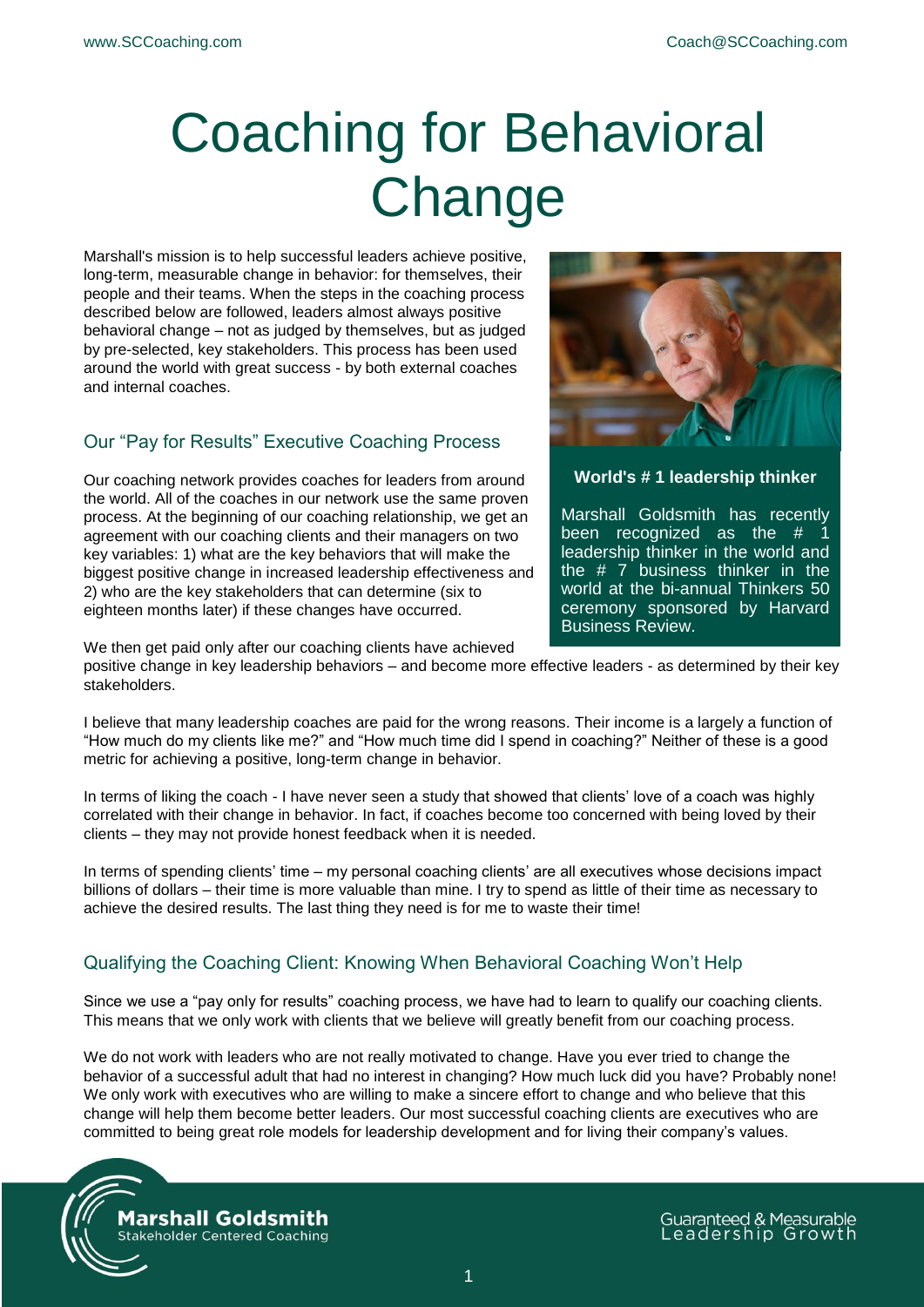I have personally worked with several of the world's leading CEOs. One reason that they are so effective in leading people is that they are always trying to improve themselves – not just asking everyone else to improve. Our best coaching clients are dedicated to be great role models in consistently working to improve themselves.

Some large corporations "write people off". Rather than just fire them, they engage in a pseudo behavioral coaching process that is more "seek and destroy" than "help people get better". We only work with leaders that are seen as potentially having a great future in the corporation. We only work with people who will be given a fair chance by their management. We do not work with leaders who have been "written off" by senior management.

There are several different types of coaching. We only do behavioral coaching for successful executives – not strategic coaching, life planning, or organizational change. I have the highest respect for the coaches that do this kind of work. That is just not what our coaches do. Therefore, we only focus on changing leadership behavior. If our clients have other needs, we refer them to other coaches.

Finally, I would never choose to work with a client who has an integrity violation. We believe that people with integrity violations should be fired, not coached.

When will our approach to behavioral coaching work? If the issue is leadership behavior, the coaching clients are given a fair chance and they are motivated to improve, the process described in this article will almost always work. If these conditions do not exist, this process should not be used.

#### Involving Key Stakeholders

In my work as a behavioral coach, I have gone through three distinct phases.

In phase one – I believed that my clients would become better because of me. I thought that the coach was the key variable in behavioral change. I was wrong. We have published research on leadership development that involved input from over 86,000 respondents. In our research we have learned that the key variable for successful change in leadership behavior is not the coach, teacher or advisor. The key variables that will determine long-term progress are the leaders being coached and their co-workers.

I learned this lesson in a very humbling way. The client that I spent the most amount of time with did not improve and I did not get paid! This was a painful reminder to me that I was not the key variable in my clients' improvement.

The client that I spent the least amount of time with improved more than anyone I ever coached – and he was great to start with! He was later recognized as the CEO of the Year in the United States.

When I asked my 'most improved' client, what I could learn about coaching from him, he taught me a great lesson. He told me that I needed to: 1) pick the right clients and 2) keep the focus of my coaching on my clients and their teams (not my own ego and need to prove how smart I was).

In phase two – I spent most of my time focusing on my coaching clients. I slowly learned that a motivated, hardworking client was more important than a brilliant coach! I learned that their ongoing efforts meant more than my clever ideas. My results improved!

In phase three (where I am now) – I spend most of my time not with my coaching client but with the key stakeholders around my client. I focus on helping my clients learn from everyone around them. By making this change, my clients' results have improved even more dramatically.

How do I involve key stakeholders? I ask them to help the person that I am coaching in four critically important ways:

1) Let go of the past. When we continually bring up the past, we demoralize the people who are trying to



www.SCCoaching.com coach@SCCoaching.com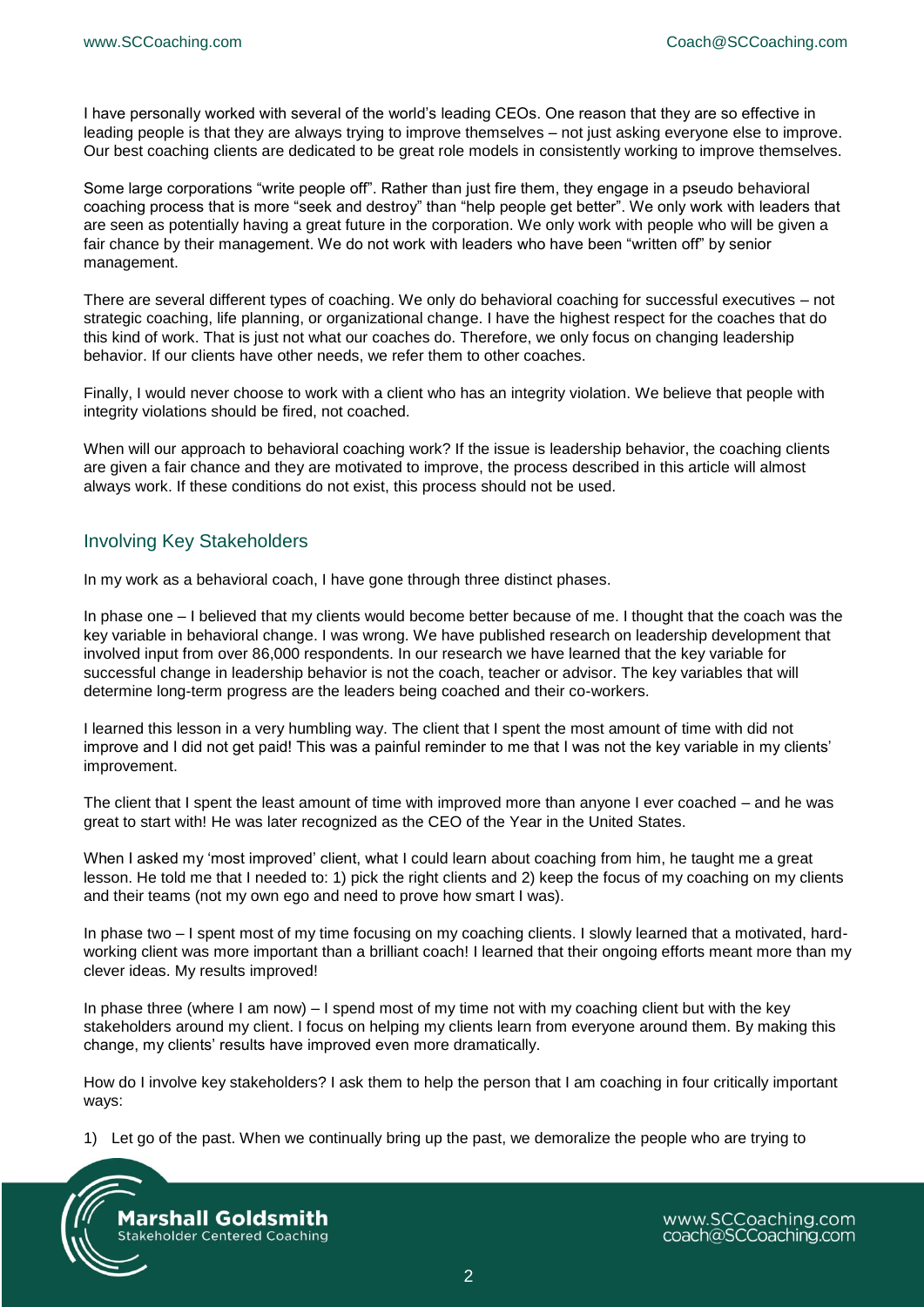change. Whatever happened in the past - happened in the past. It cannot be changed. By focusing on a future that can improve (as opposed to a past that cannot improve), the key stakeholders can help my clients achieve positive change. (We call this process feedforward, instead of feedback).

- 2) Be helpful and supportive, not cynical, sarcastic or judgmental. As part of our coaching process, my clients involve key co-workers and ask them for help. If my clients reach out to key stakeholders and feel punished for trying to improve, they will generally quit trying. I don't blame them! Why should any of us work hard to build relationships with people who won't give us a chance? If my clients' co-workers are helpful and supportive, my clients' experience increased motivation and are much more likely to improve.
- 3) Tell the truth. I do not want to work with a client, have him or her get a glowing report from key stakeholders, and later hear that one of the stakeholders said, "He didn't really get better, we just said that". This is not fair to my client, to the company or to me.
- 4) Pick something to improve yourself. My clients are very open with key stakeholders about what they are going to change. As part of our process, our clients ask for ongoing suggestions. I also ask the stakeholders to pick something to improve and to ask my client for suggestions. This makes the entire process "two-way" instead of "one way". It helps the stakeholders act as "fellow travelers" who are trying to improve, not "judges" who are pointing their fingers at my client. It also greatly expands the value gained by the corporation in the entire process. In one of my most successful case studies, I was asked to coach one top executive – and about 200 people ended up improving.

### Steps in the Leadership Coaching Process

The following steps describe the basics of our behavioral coaching process. Every coach in our network has to agree to implement the following steps. If the coach will follow these basic steps, our clients almost always achieve positive change!

- 1) Involve the leaders being coached in determining the desired behavior in their leadership roles. Leaders cannot be expected to change behavior if they don't have a clear understanding of what desired behavior looks like. The people that we coach (in agreement with their managers, if they are not the CEO) work with us to determine desired leadership behavior.
- 2) Involve the leaders being coached in determining key stakeholders. Not only do clients need to be clear on desired behaviors, they need to be clear (again in agreement with their managers, if they are not the CEO) on key stakeholders. There are two major reasons why people deny the validity of feedback - wrong items or wrong raters. By having our clients and their managers agree on the desired behaviors and key stakeholders in advance, we help ensure their "buy in" to the process.
- 3) Collect feedback. In my coaching practice, we personally interview all key stakeholders to get confidential feedback for our clients. The people who I am coaching are all CEOs or potential CEOs, and the company is making a real investment in their development. This more involved level of feedback is justified. However, at lower levels in the organization (that are more price sensitive), traditional 360° feedback can work very well. In either case, feedback is critical. It is impossible to get evaluated on changed behavior if there is not agreement on what behavior needs to be changed!
- 4) Reach agreement on key behaviors for change. As I have become more experienced, my approach has become simpler and more focused. I generally recommend picking only 1-3 key areas for behavioral change with each client. This helps ensure maximum attention to the most important behavior. My clients and their managers (unless my client is the CEO) agree upon the desired behavior for change. This ensures that I won't spend a year working with my clients and have their managers determine that we have worked on changing the wrong behavior!
- 5) Have the coaching clients respond to key stakeholders. The person being reviewed should talk with each key stakeholder and collect additional "feedforward" suggestions on how to improve on the key areas